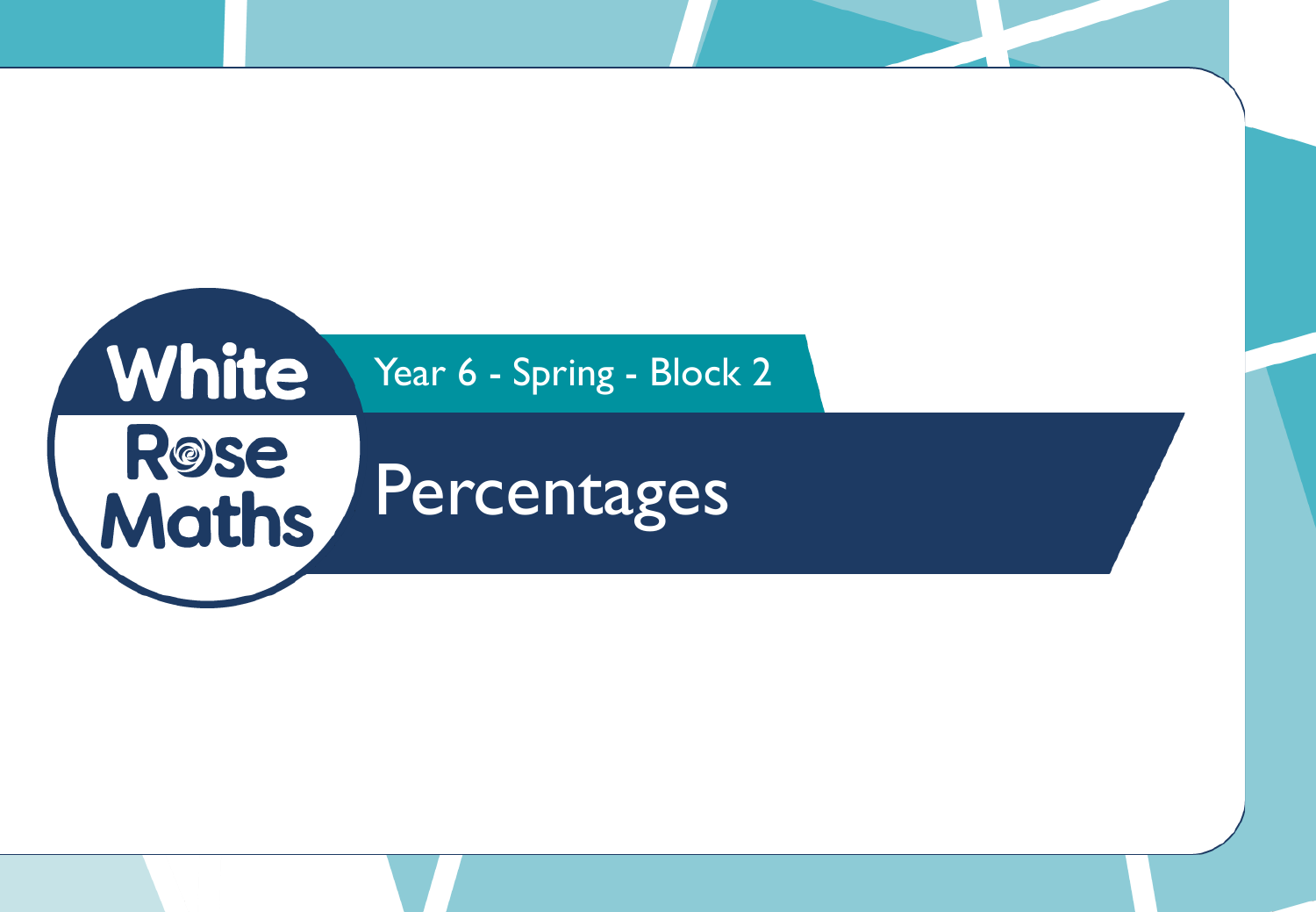

In a Maths test, Tommy answered 62% of the questions correctly.

Rosie answered  $\frac{3}{5}$ 5 of the questions correctly.

Who answered more questions correctly?

Explain your answer.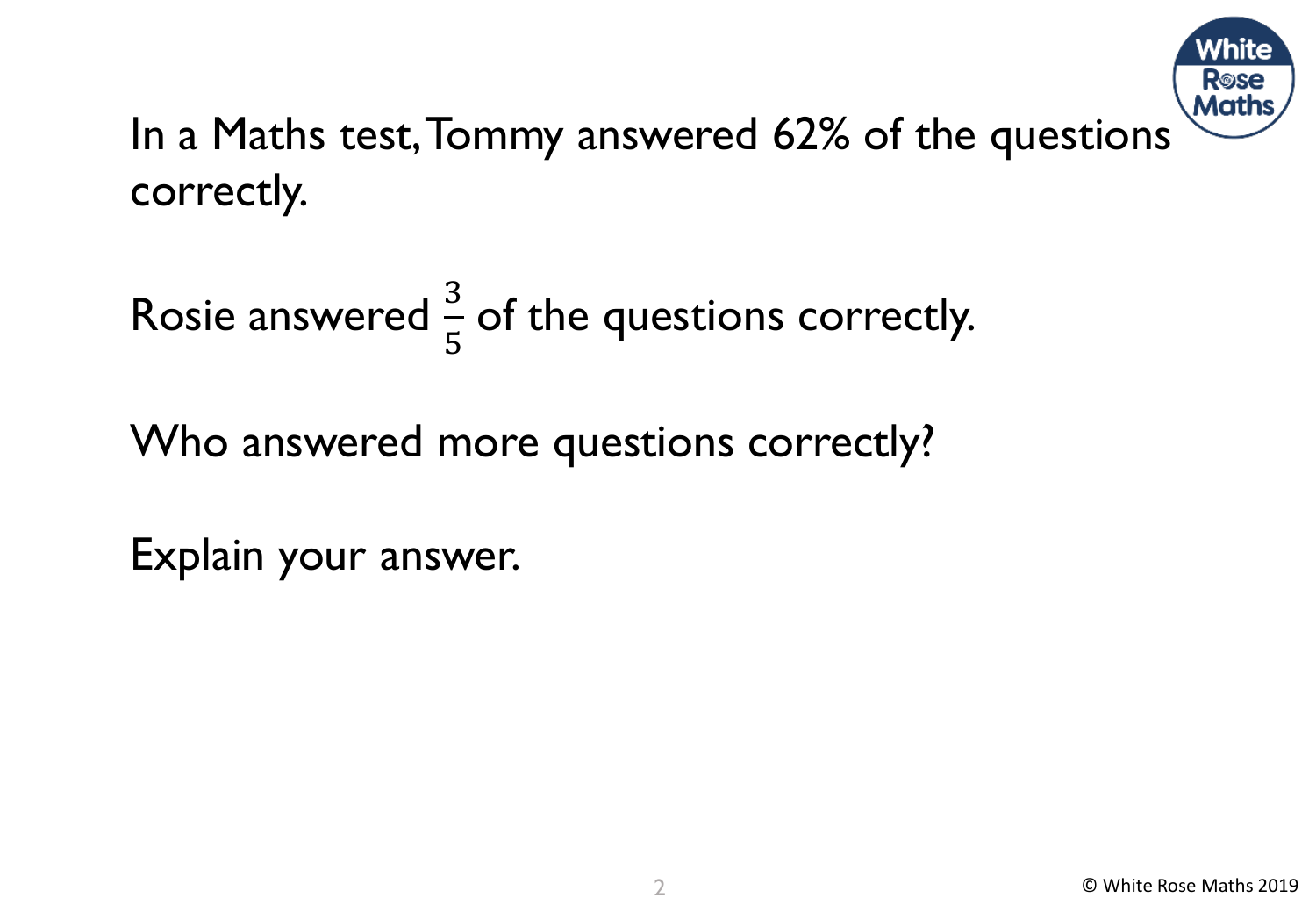



Amir thinks that 18% of the grid has been shaded.

Dora thinks that 36% of the grid has been shaded.

Who do you agree with?

Explain your reasoning.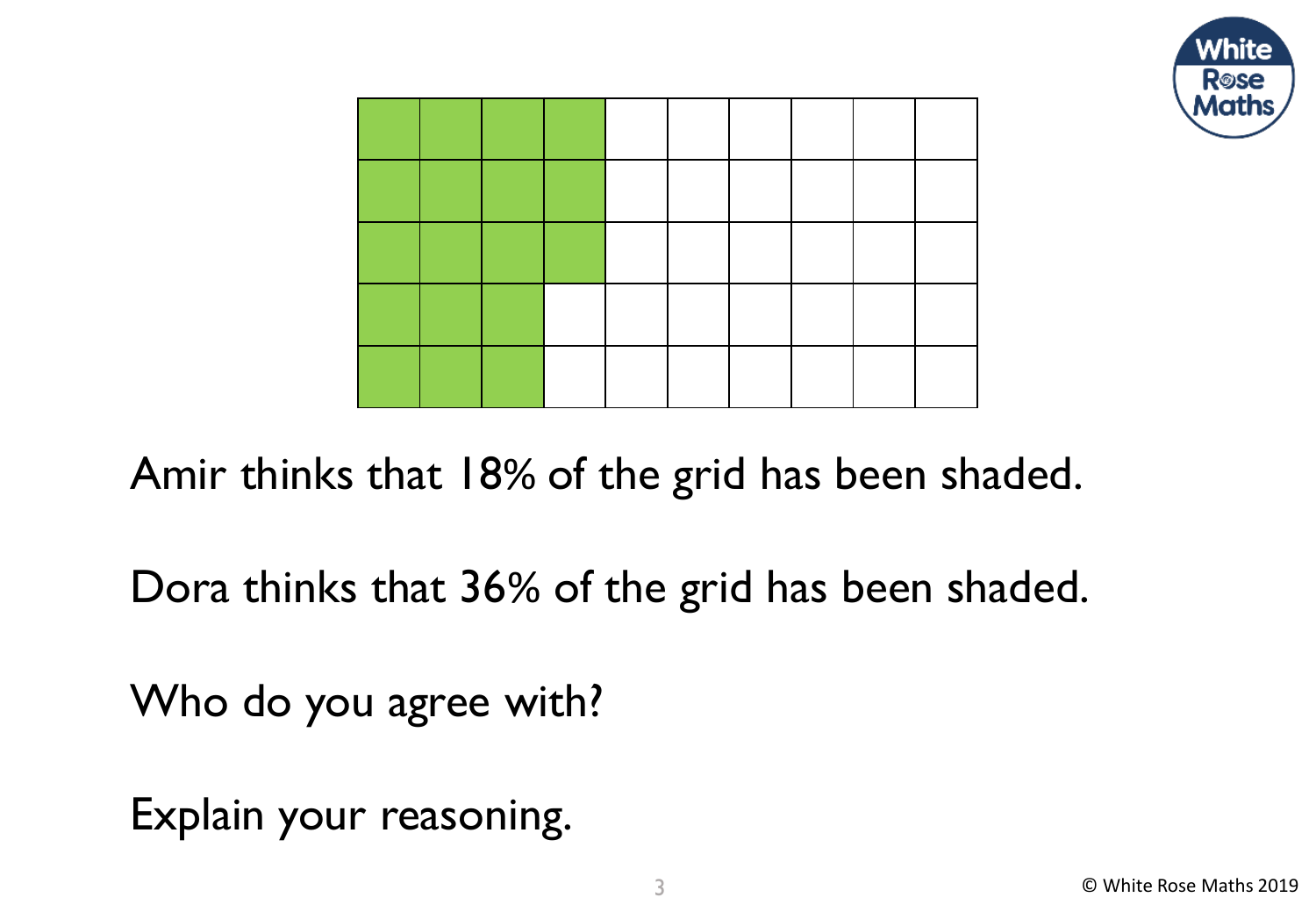

## Amir says 0.3 is less than 12% because 3 is less than 12

Explain why Amir is wrong.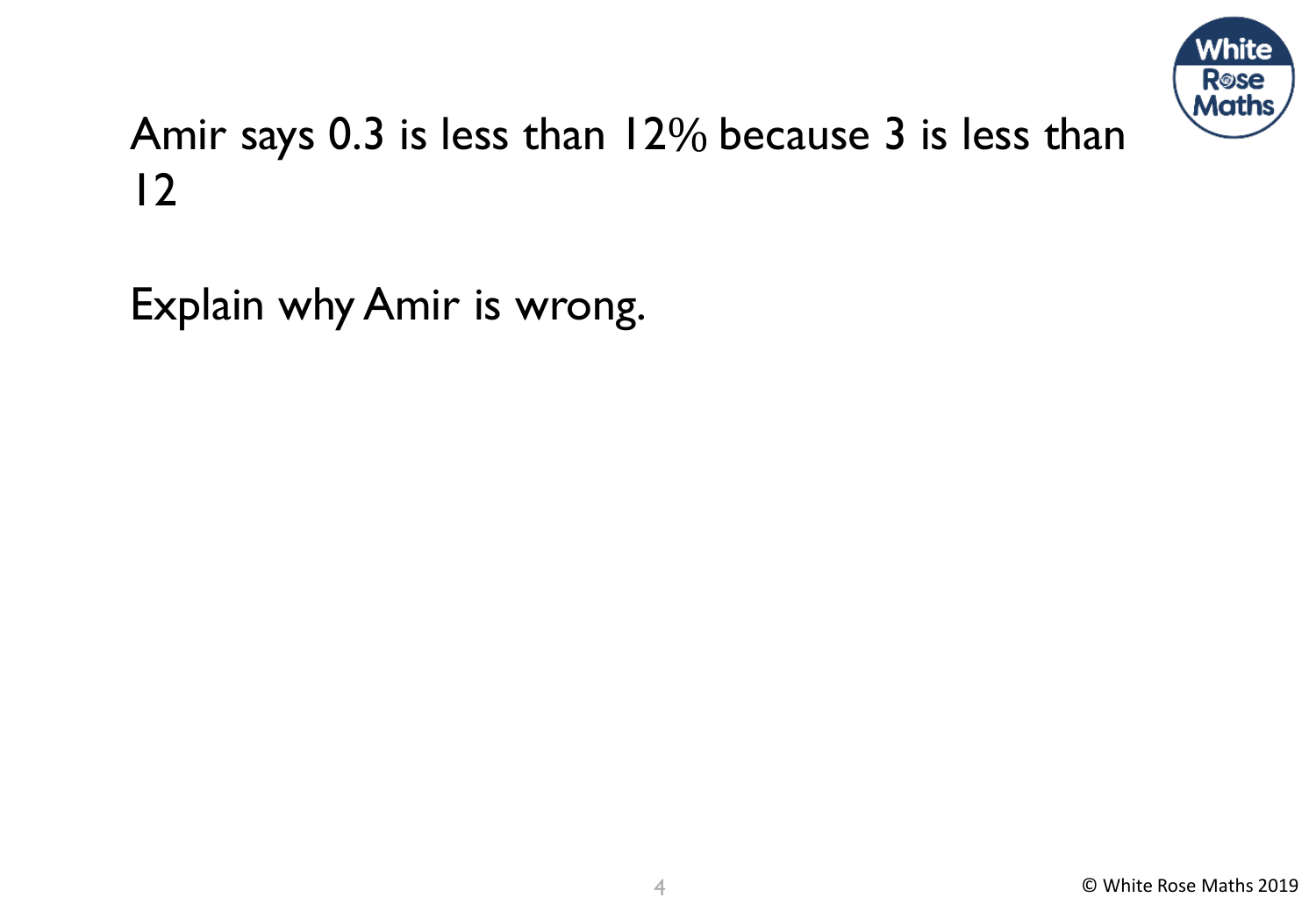

Complete the part-whole model. How many different ways can you complete it?



Can you create your own version with different values?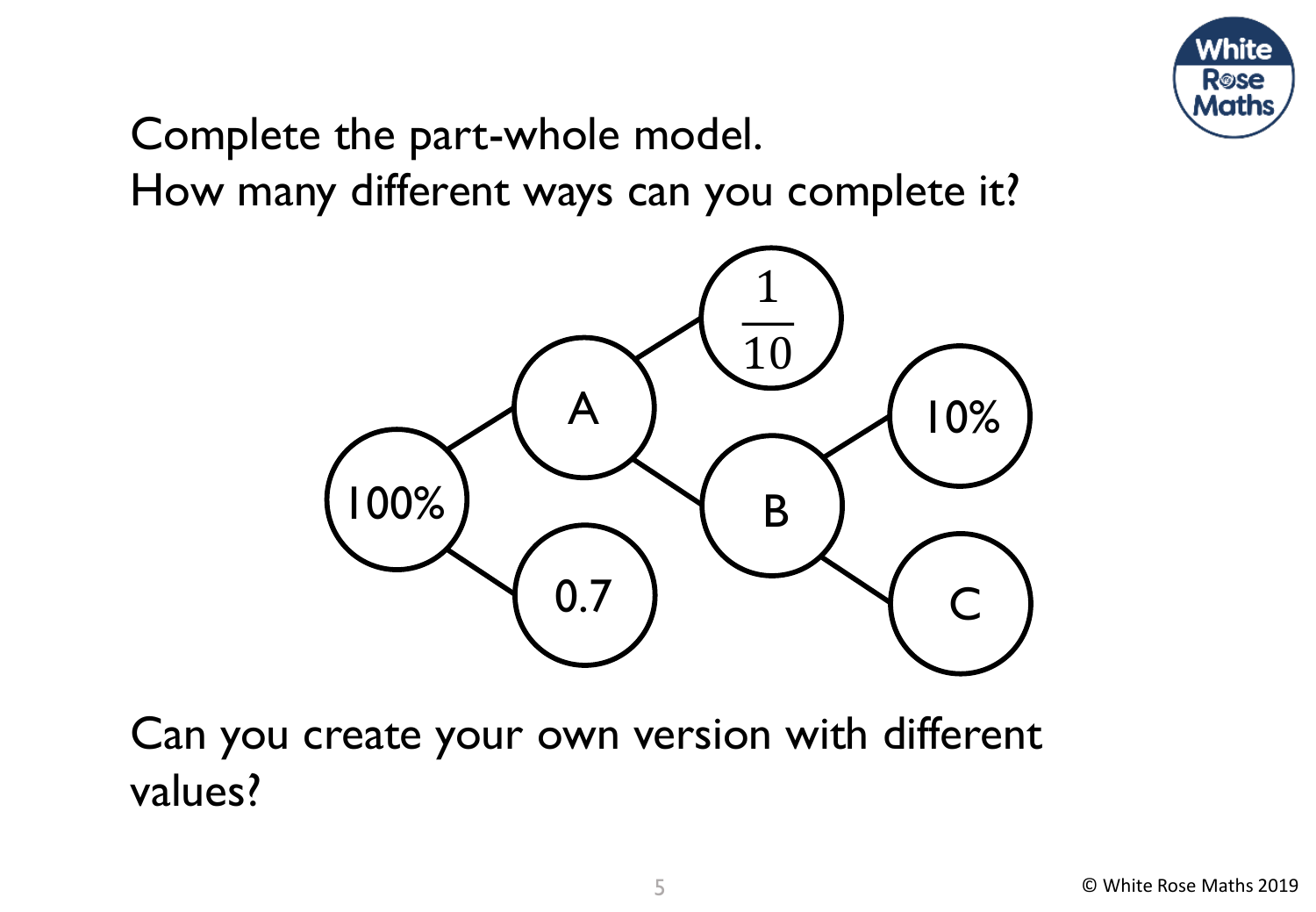

How many different fractions can you make using the digit cards?

$$
\begin{array}{|c|c|}\hline 2 & 3 & 4 & 5 & 6 \\\hline \end{array}
$$

How many of the fractions can you convert into decimals and percentages?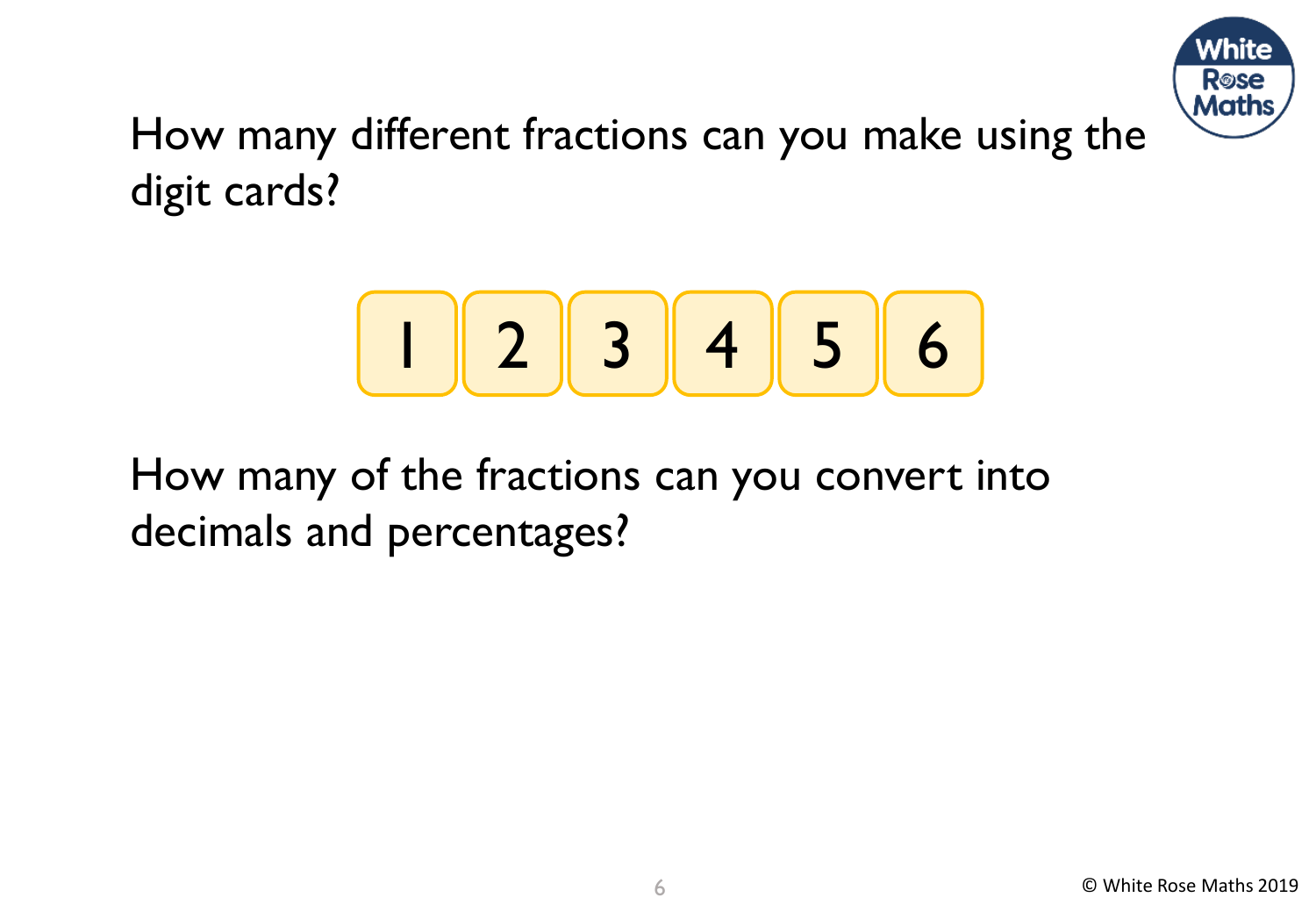

## In his first Geography test, Mo scored 38%

In the next test he scored  $\frac{16}{40}$ 40

Did Mo improve his score?

Explain your answer.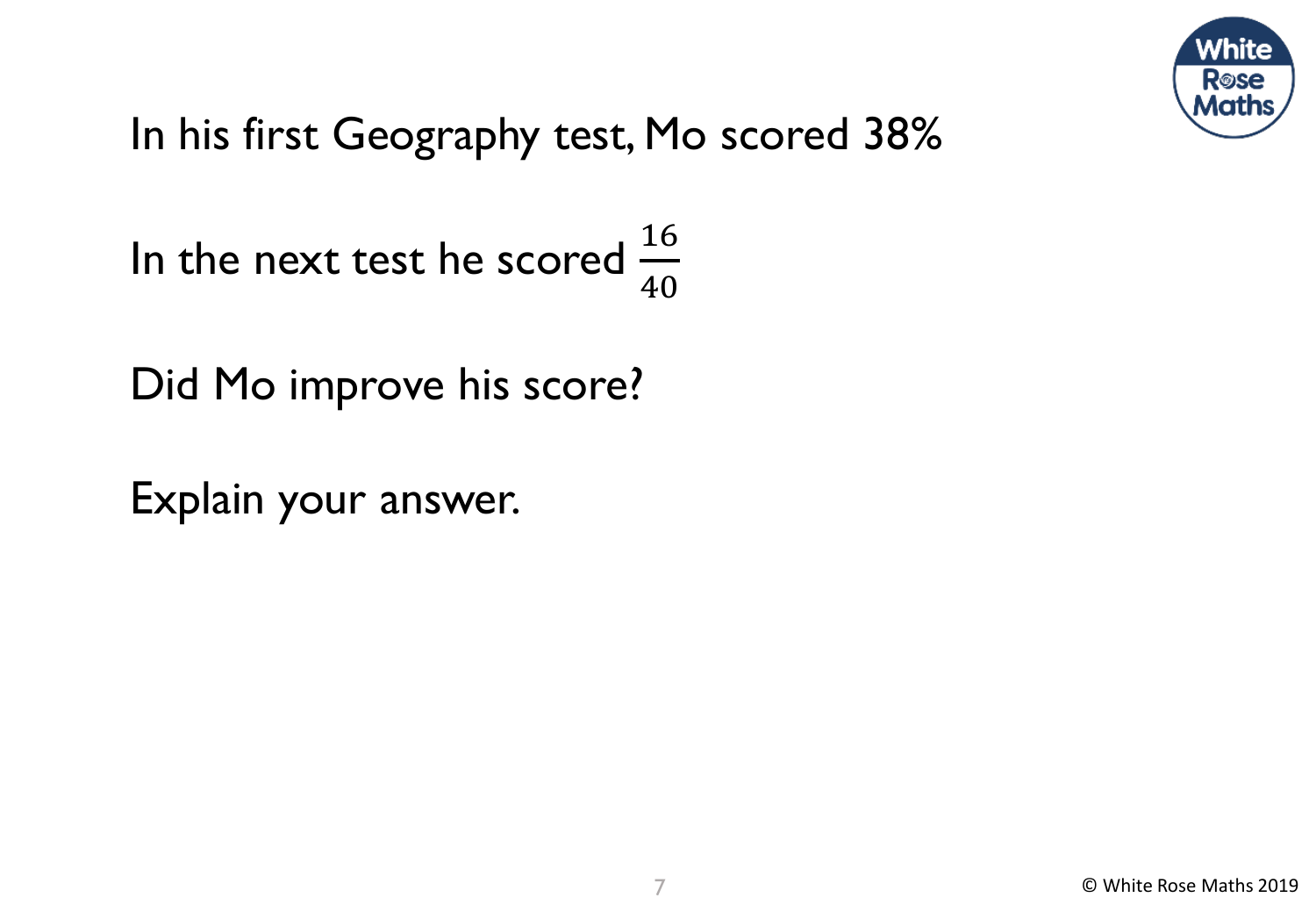

Which month did Eva save the most money?

Estimate your answer using your knowledge of fractions, decimals and percentages. Explain why you have chosen that month.

In January, Eva saves  $\frac{3}{5}$ 5 of her £20 pocket money.



In February, she saves 0.4 of her £10 pocket money.



In March, she saves 45% of her £40 pocket money.

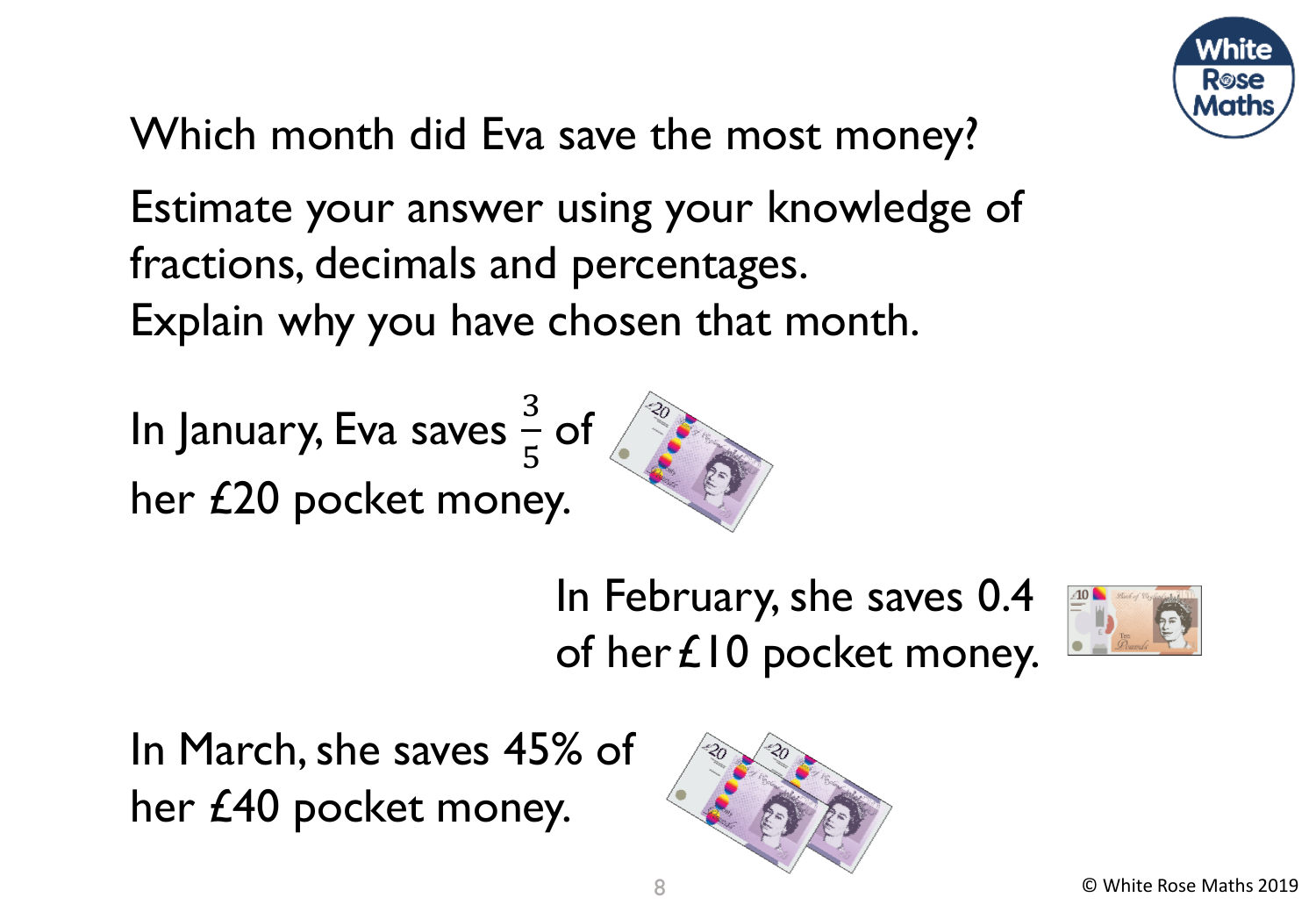

Mo says,

To find 10% you divide by 10, so to find 50% you divide by 50



Do you agree? Explain why.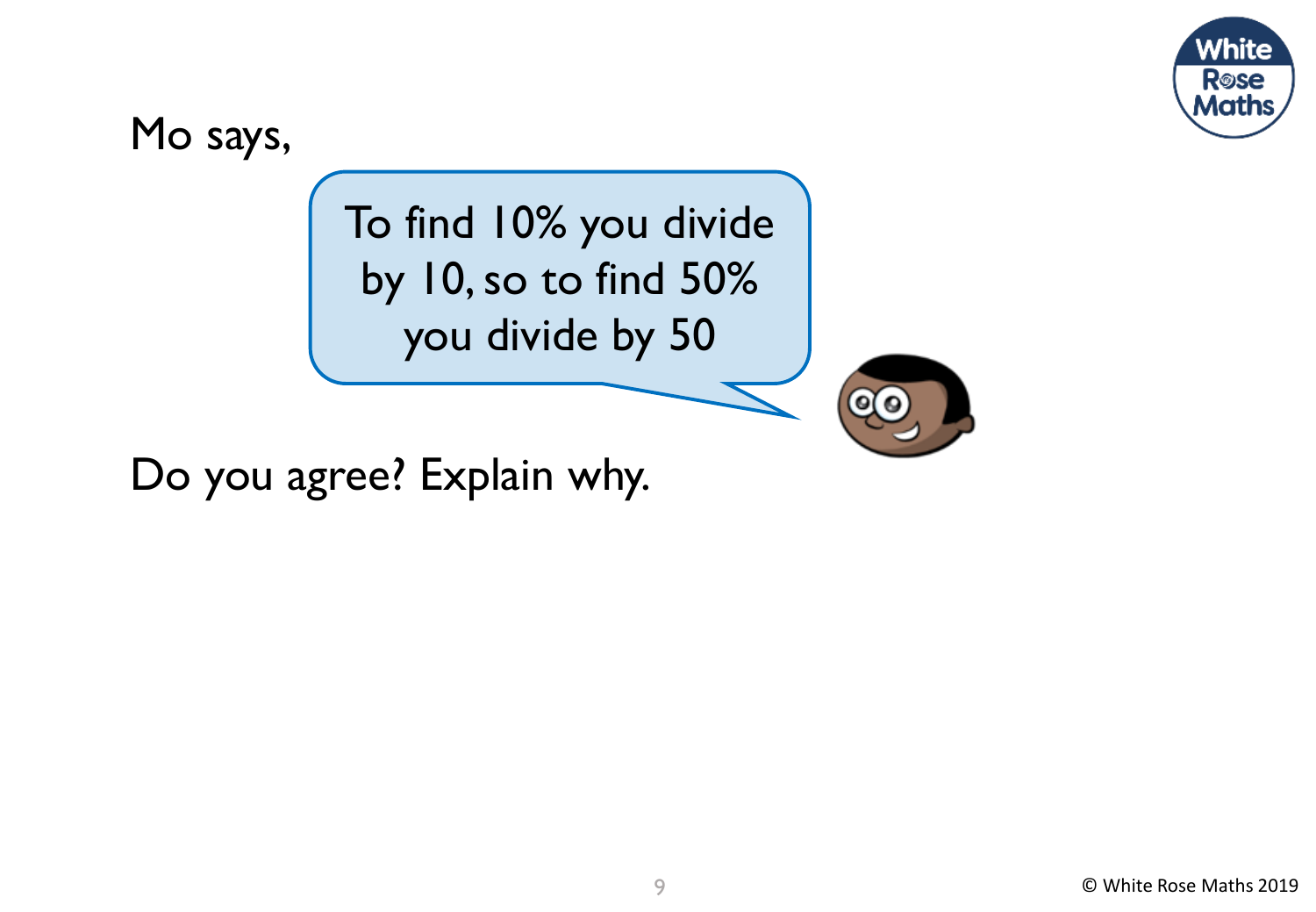

Eva says to find 1% of a number, you divide by 100

Whitney says to find 1% of a number, you divide by 10 and then by 10 again.

Who do you agree with? Explain your answer.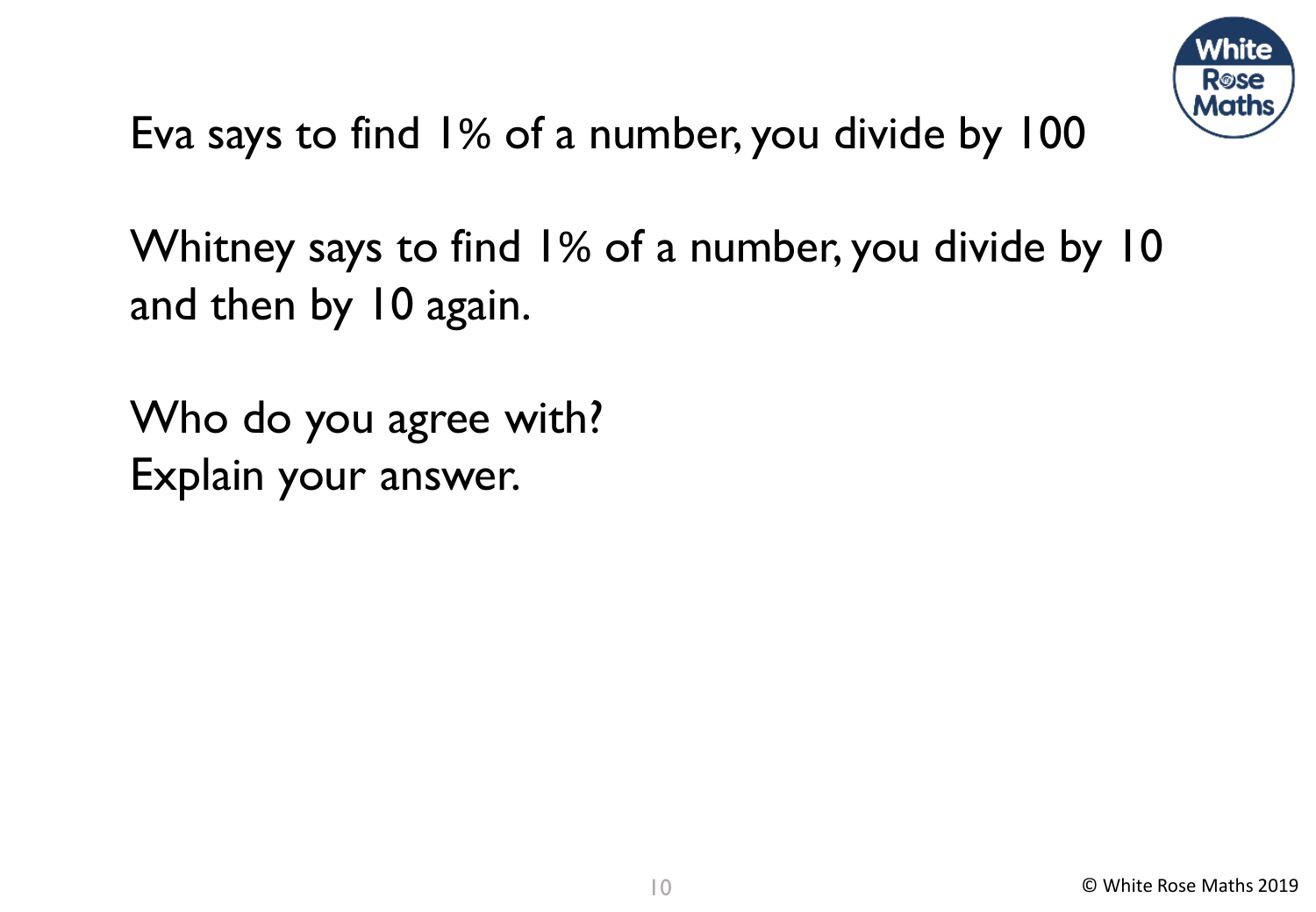

## Complete the missing numbers.

$$
50\% \text{ of } 40 = \underline{\qquad } \% \text{ of } 80
$$

$$
\frac{1}{100}
$$
 of 40 = 1% of 400

$$
10\% \text{ of } 500 = \underline{\qquad } 96 \text{ of } 100
$$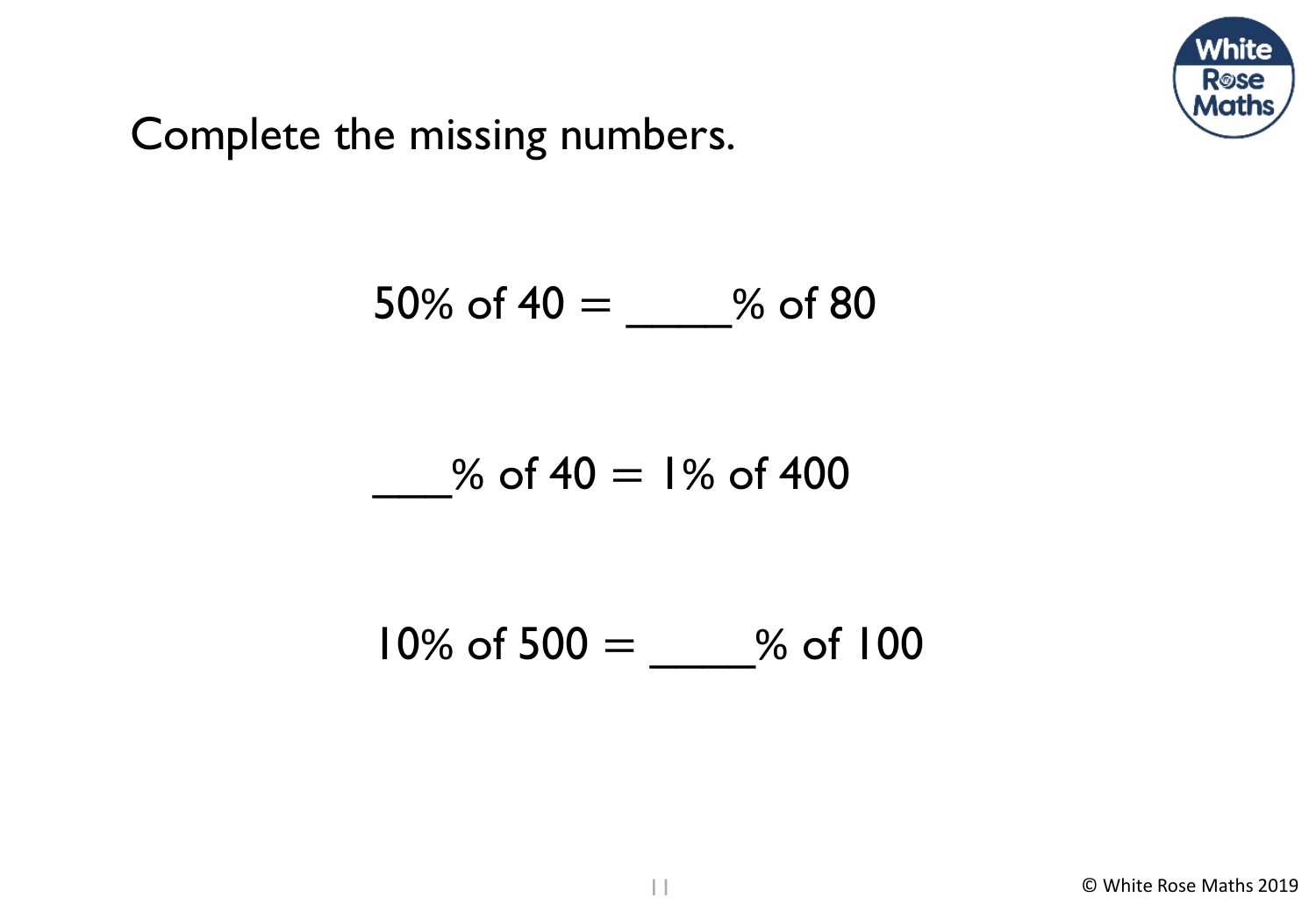

Four children were asked to find 20% of an amount. I divided by 5 because 20%

I found one percent by dividing by 100, then I multiplied my answer by 20



**Whitney** 



I did 10% add 10%

is the same as one fifth

I found ten percent by dividing by

10, then I multiplied my answer by 2

Jack QO

Amir

Who do you think has the most efficient method? Explain why.

12 © White Rose Maths 2019 Who do you think will end up getting the answer incorrect?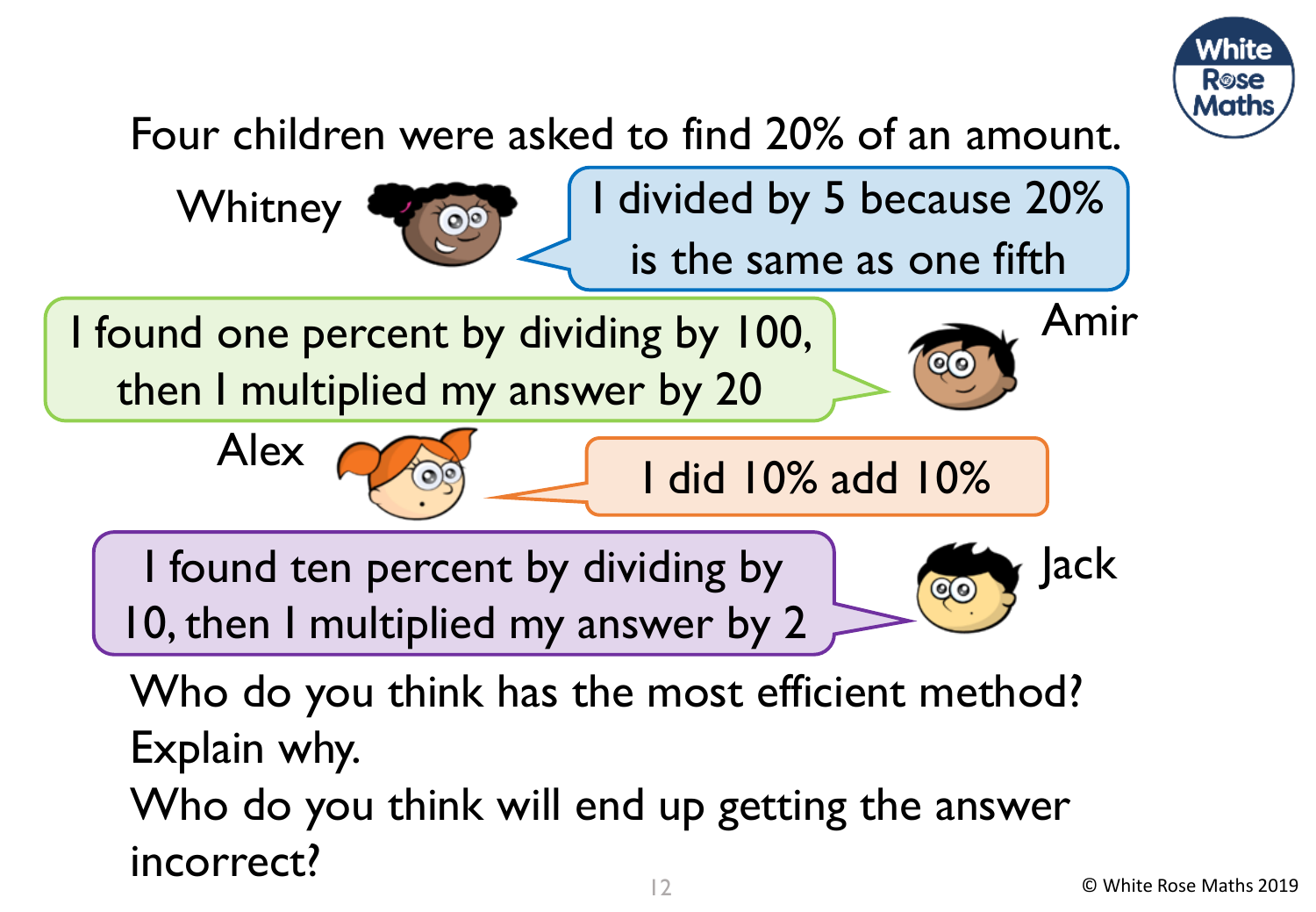

How many ways can you find 45% of 60?

Use similar strategies to find 60% of 45

What do you notice?

Does this always happen?

Can you find more examples?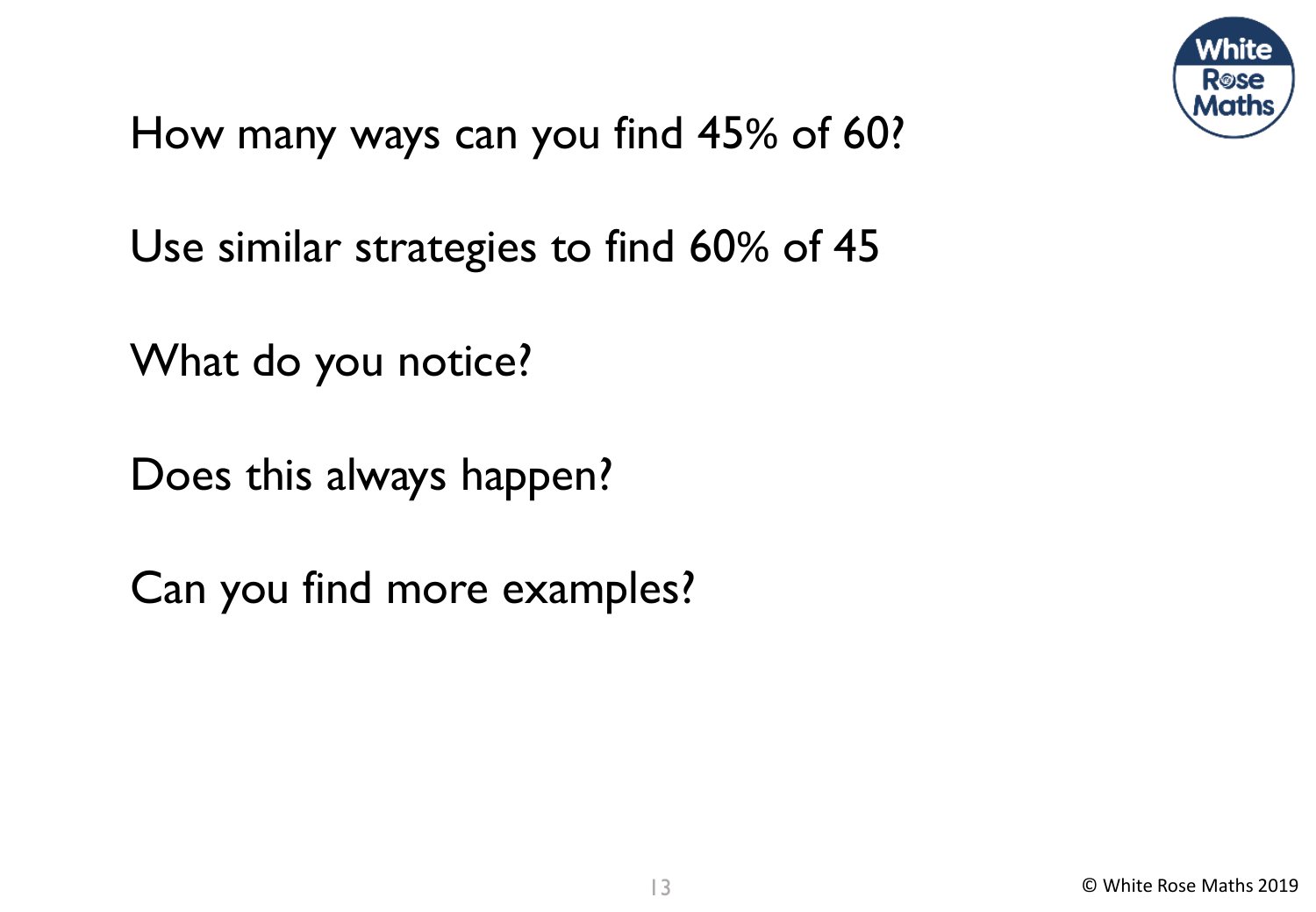

## What percentage questions can you ask about this bar model?

| <b>STATISTICS</b><br>$\overline{\mathsf{U}}\cdot\overline{\mathsf{U}}$ |  |  |
|------------------------------------------------------------------------|--|--|
|                                                                        |  |  |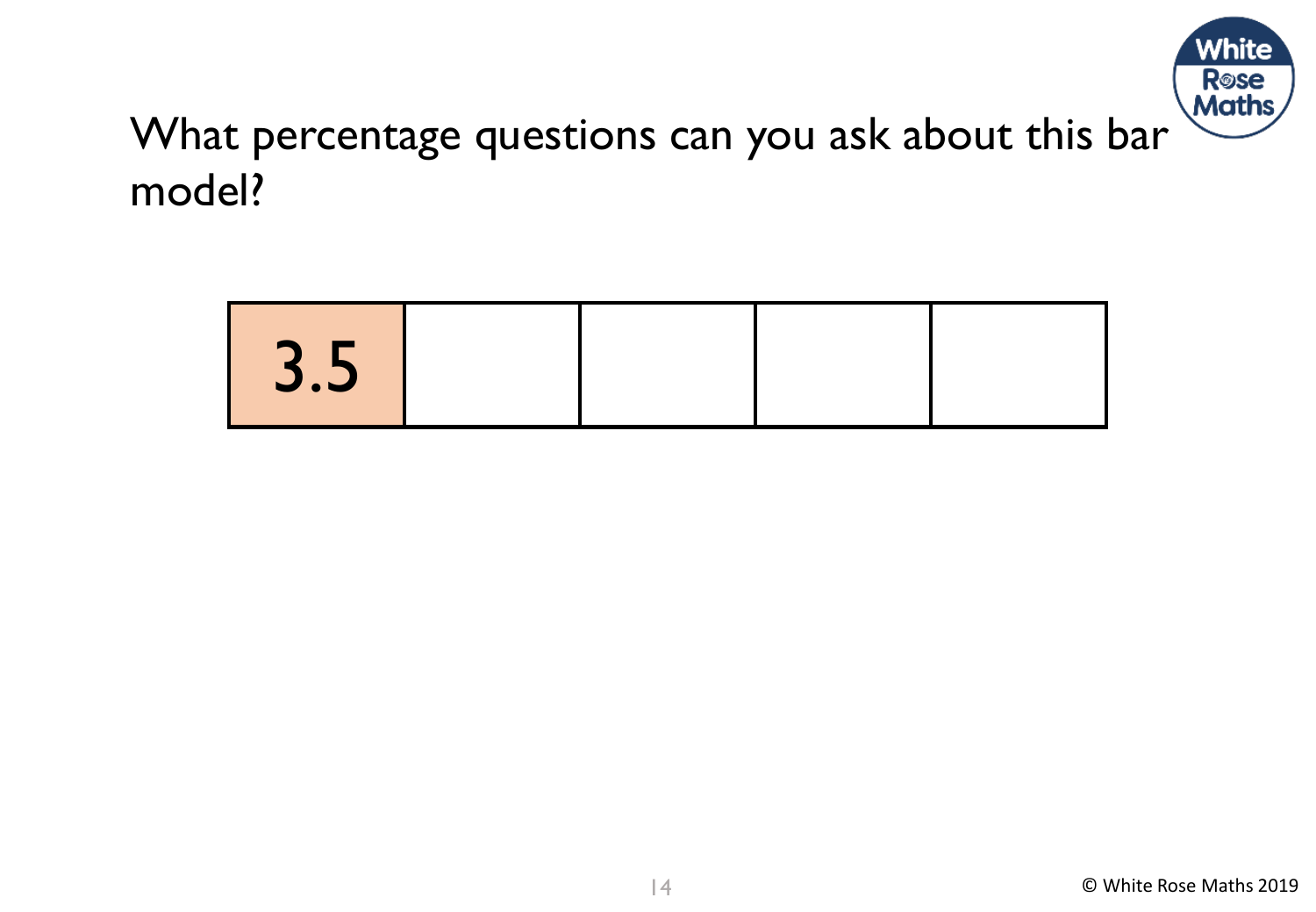

Fill in the missing values to make this statement correct.

Can you find more than one way?

$$
25\% \text{ of } \boxed{ } = \boxed{ } \% \text{ of } 60
$$